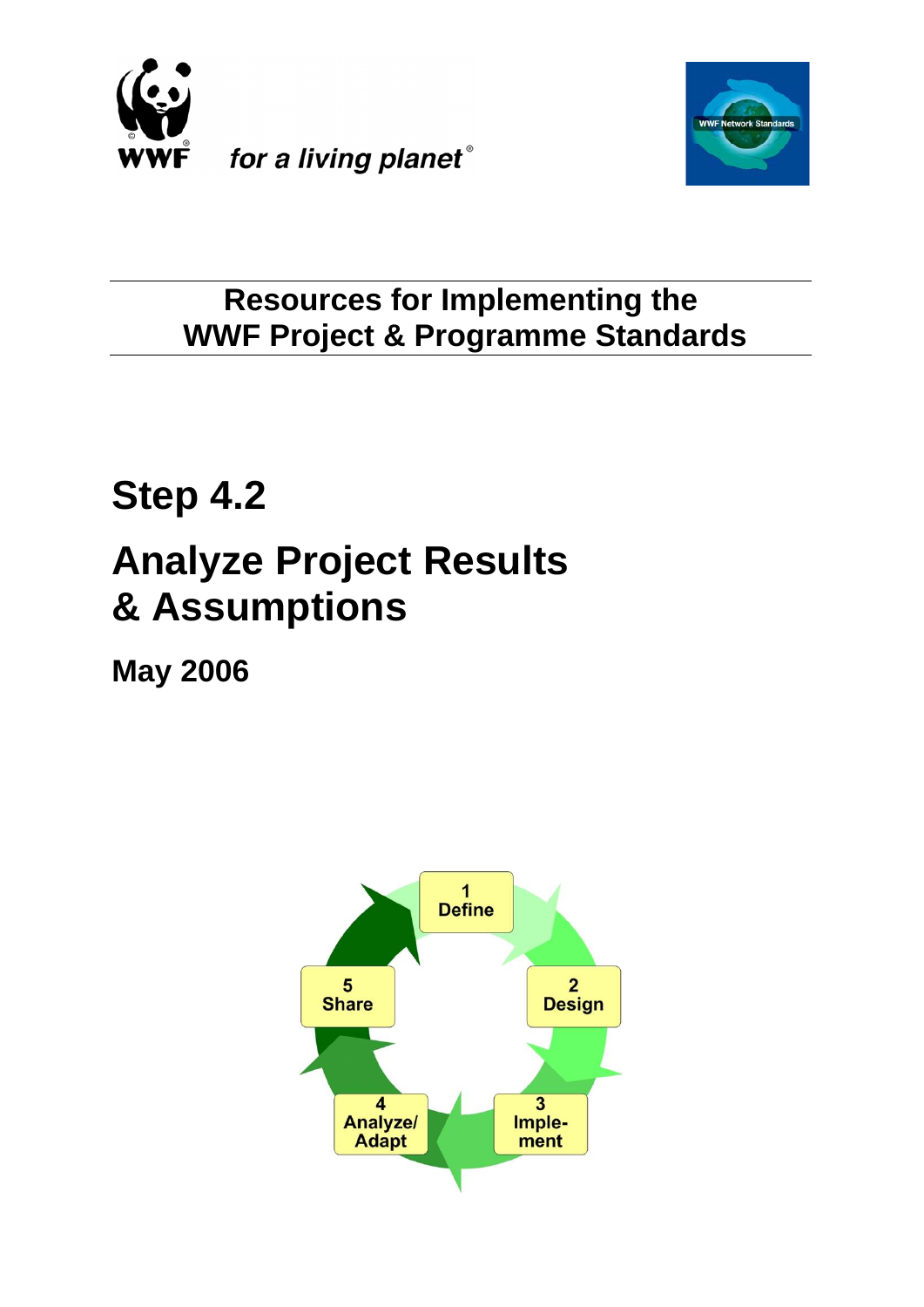



## **Step 4.2 Analyze Project Results & Assumptions**

### **Contents**

 $\overline{\phantom{a}}$ 

This document is intended as a guidance resource to support the implementation of the *WWF Standards of Conservation Project and Programme Management.* Although each step in these *Standards* must be completed, the level of detail depends on the circumstances of individual projects and programmes. Accordingly, each team will have to decide whether and to what level of detail they want to apply the guidance in this document.

This document may change over time; the most recent version can be accessed at: [https://intranet.panda.org/documents/folder.cfm?uFolderID=609856.](https://intranet.panda.org/documents/folder.cfm?uFolderID=609856) This document is based in part on materials developed by Foundations of Success.

**Written by:** Deborah Heaney, WWF-UK **Edited by:** Foundations of Success

Please address any comments to Sheila O'Connor [\(soconnor@wwfint.org](mailto:soconnor@wwfint.org)).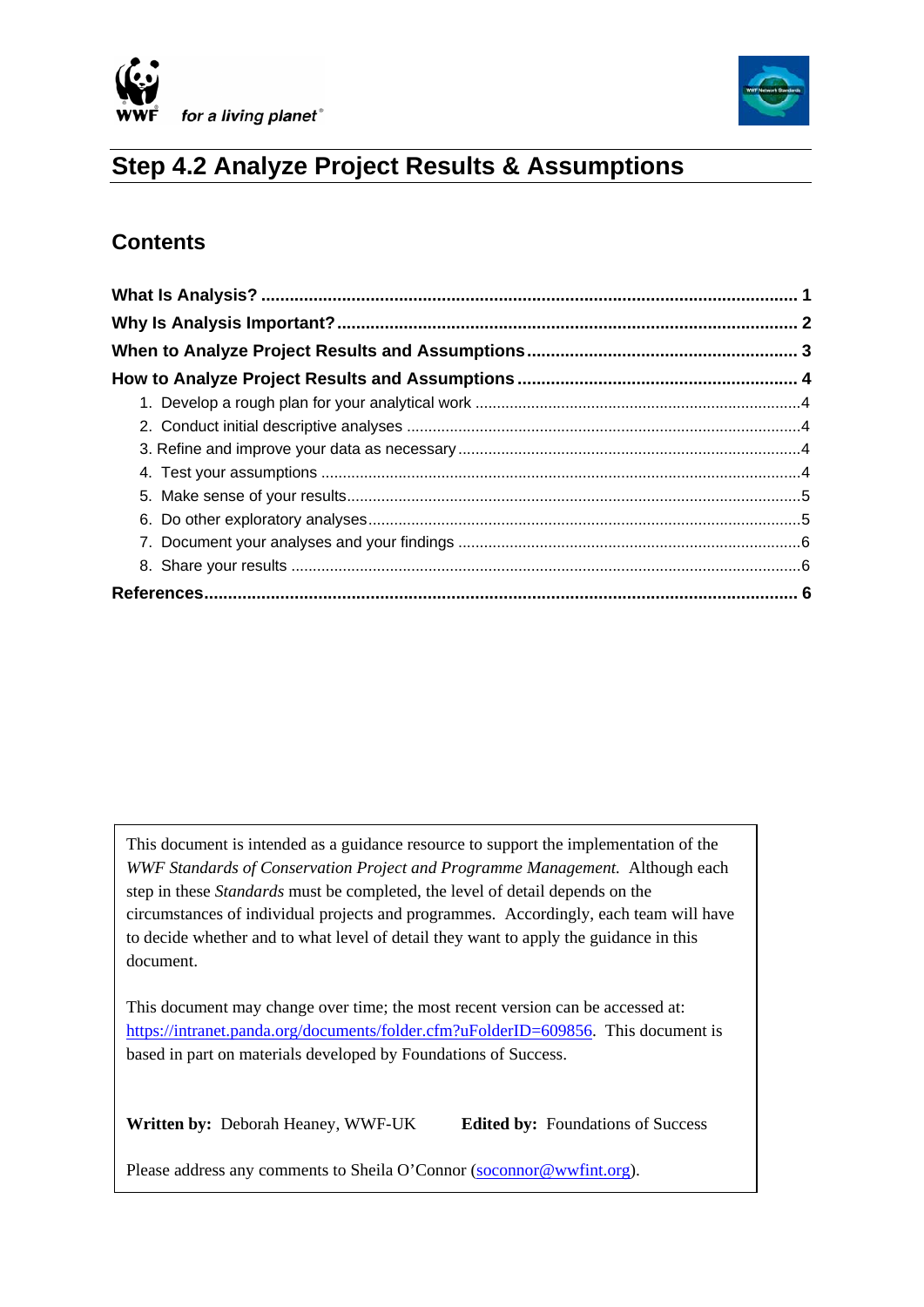# <span id="page-2-0"></span>**Analyze Project Results & Assumptions**

#### **What Is Analysis?**

Analysis is essentially about converting the raw data that your project has collected into useful information. For example, in your database you might have a table of the data from 200 survey transects that your project team collected from a reef over the past 3 years. Or you might have data from 50 different focal household surveys that you conducted. Analysis is about taking all these data points and trying to make sense of them so that you can use the information to adapt and improve your work. It is fundamentally about answering questions: Have the fish populations on the reef increased or decreased in the areas where you have set up fishing regulations? Do the stakeholders who have participated in your education and outreach efforts value biodiversity more than those who haven't?

As outlined in Box 1, the specific analyses that you can undertake are largely determined by the monitoring design that you employed and the data that you have collected. There are two basic kinds of analysis:

- **Describing Your Data** Almost all analyses start by taking your raw data and trying to summarize and describe them in meaningful ways. For example, you might want to characterize typical values of your sample or population (e.g., mean or median values), the degree variability among the values (e.g., variance or standard deviation), or the number of times that certain values appear (e.g., frequency tables).
- **Testing Hypotheses** Once you have described your data, the next step is to use them to answer the questions that you have posed about your project and to explore what else you can learn about your project. These process typically involve comparing how two or more variables differ from one another or how they are related to one another. For example, you might want to compare the fish populations at the start and the end of the project, or those inside a protected are to those outside a protected area.

The specific type of analysis that you will do depends on a number of factors including the type of data that you have (continuous, categorical, or qualitative), the degree of precision you need to have in your answer, and your analytical skills. There are hundreds of techniques for analysing different kinds of data – far more than can be covered in this short guidance piece. In this overview, we thus instead cover some basic concepts that are covered in more detail in Margoluis and Salafsky (1998). To learn more about specific analyses, such as how to calculate a mean and standard deviation, or to do a regression analysis, you will have to consult any good statistical text.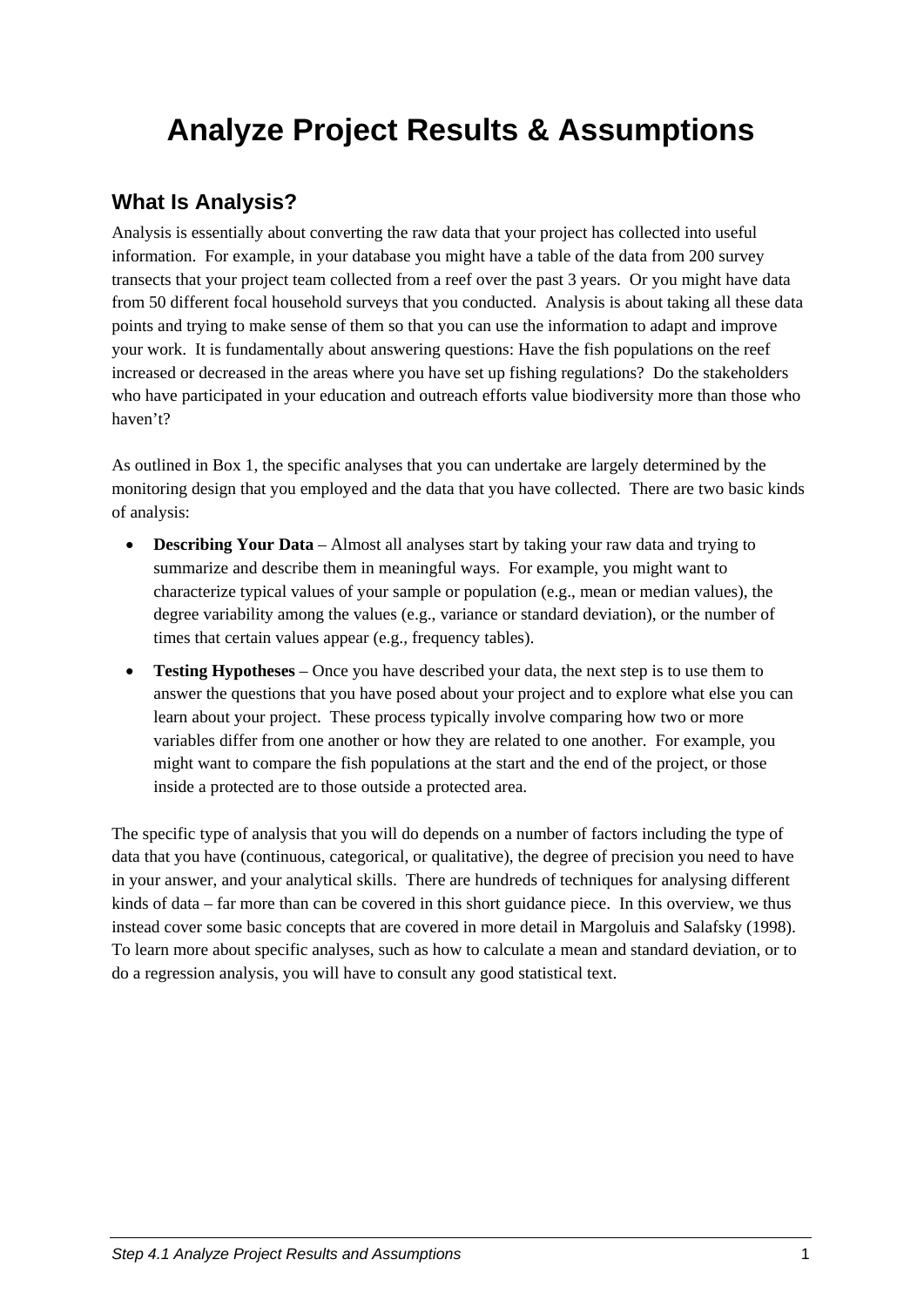#### <span id="page-3-0"></span>**Box. 1. A Brief Primer on Monitoring Design as a Precursor to Analysis**

The specific kinds of analysis that you will do depend on the monitoring methods that you used and the data that you have. And both of these in turn ultimately depend on the questions that you originally asked and the monitoring strategy that you established.

To answer a specific question, there are two overarching monitoring strategies:

- Compare a situation affected by your project to itself over time (either pre-test/post-test or time series monitoring designs)
- Compare a situation affected by your project to ones not affected by your project (either comparison group or strict-control monitoring designs)

Although strict-controls are the gold standard for showing causality, almost all conservation projects tend to use the first strategy as it tends to require less investment.

Once you have selected your specific monitoring strategy, you still need to decide how you will implement it – specifically, you need to determine which individuals (units) in your population you will collect data on. Conceptually, the easiest way is to *census* all the individuals in the population. For example, if your project objective was to raise household income in a small village of 18 households by 30% over 3 years, you might want to interview all the households at the start of the project, record their average income, and then do the same at the end of the project.

In many cases, however, it may be either cost-prohibitive or impossible to census all the individuals in a population. For example, suppose you want to know about income changes in 20 villages that each have about 100 households. In these cases, you need to *sample* the population – select a subgroup of houses that you think represent the overall population and then interview them. If your sample is truly representative of your population, then you can extrapolate the results from the sample to the entire population. But this requires several extra steps in your analytical effort. First, in setting up your monitoring, you have to determine your sampling frame and select your sample, either randomly or deliberately. Then in your analysis, you have to determine the probability of whether your sample truly represents your population. The science of statistics is largely about analyzing data from samples to make inferences about the broader population.

**Source:** Margoluis & Salafsky (1998)

## **Why Is Analysis Important?**

Analysis of one of the most important aspects of adaptive management, as it allows you to systematically assess whether you are on track to achieve your stated goals and objectives, and to revisit the assumptions that you made and test whether they still hold true in light of any new information that has been gathered, and make informed decisions on any revisions that are needed. Analysis carried out at regular intervals will ensure that your project is kept on track and remains

targeted towards achieving your goals and objectives. Analysis is also about learning – the reflection and review that is undertaken leads to the identification of lessons that can add value to the next stage of your project and contribute to the wider knowledge of the WWF Network.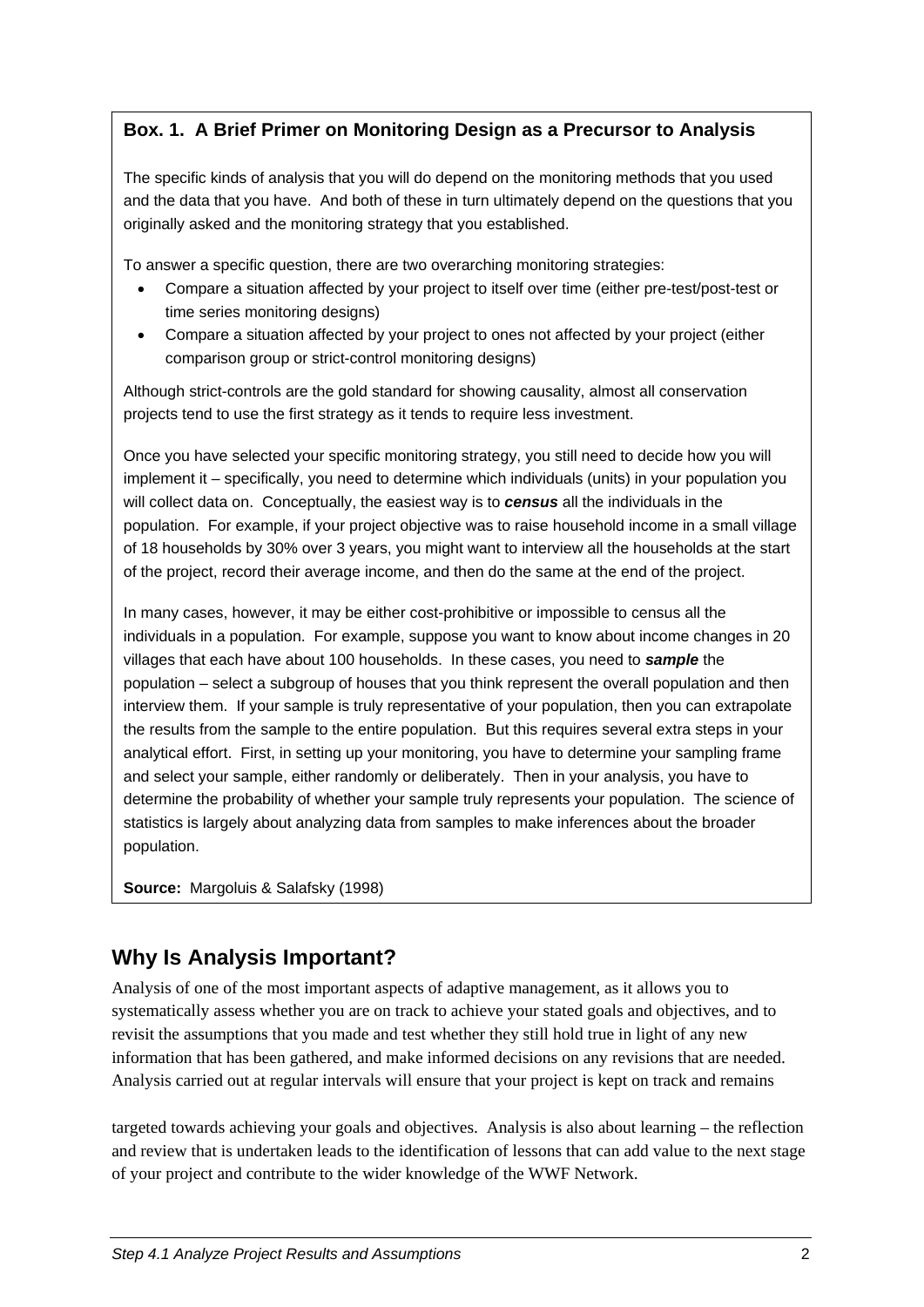<span id="page-4-0"></span>All too often, analysis is either done in a very cursory basis, or it is assigned to one or two project team members who have some scientific background. Ideally, however, your entire project team should be involved in if not actually doing the analysis, at least discussing and interpreting the results. Involving your entire team in your analyses will:

- Enable the project team to explore underlying causes of how and why results were achieved (or not achieved).
- Explore why things have not worked and seeks practical ways forward be solution-focussed rather than seeking to apportion blame.
- Bring a range of perspectives (across the team and partners) to bear on an issue to find solutions and ways forward.
- Capitalise on the knowledge and experience of the project team through the use of participatory approaches.
- Lead to the identification of lessons and good practice that can be shared to leverage a greater impact across the WWF Network and the wider conservation community.
- Assist in providing a clear rationale to donors and partners on what changes need to be made and why.
- Share understanding of challenges faced, and ownership of decisions for change.

#### **When to Analyze Project Results and Assumptions**

Like data management, analysis should not be left until the very end of your project. Instead, it should be a continuous process. Many project implementers seem to feel that they are too busy with day-to-day work to analyse and deal with the data that they collect. To overcome this challenge, it is important to find ways to fit analysis into your workplan.

Formal analysis of all relevant data should be formally scheduled to take place at least once a year (twice a year is often desirable) – to inform Technical Progress Reports. Formal analysis on a more frequent basis can pay dividends, but you may discover diminishing returns if you conduct analysis too frequently – as time needs to elapse to allow new approaches, processes or activities to take form and their effectiveness (or shortcomings) to have time to emerge. A number of factors will contribute to the timing of any formal analysis that you undertake:

- Analysis should be undertaken in advance of, or in conjunction with developing your annual workplan.
- Analysis should feed into Technical Progress Reports or other reports that you are required to complete.
- Some analysis of monitoring data should begin to take place as monitoring data is gathered to ensure that you do not forget the context within which you gathered the data, and to enable you to triangulate your results and crosscheck them if necessary.

It is good practice to identify up front the timing of when decisions will be made, and work back from this to identify at what point analysis will need to be done. The Table of Project Reporting Cycle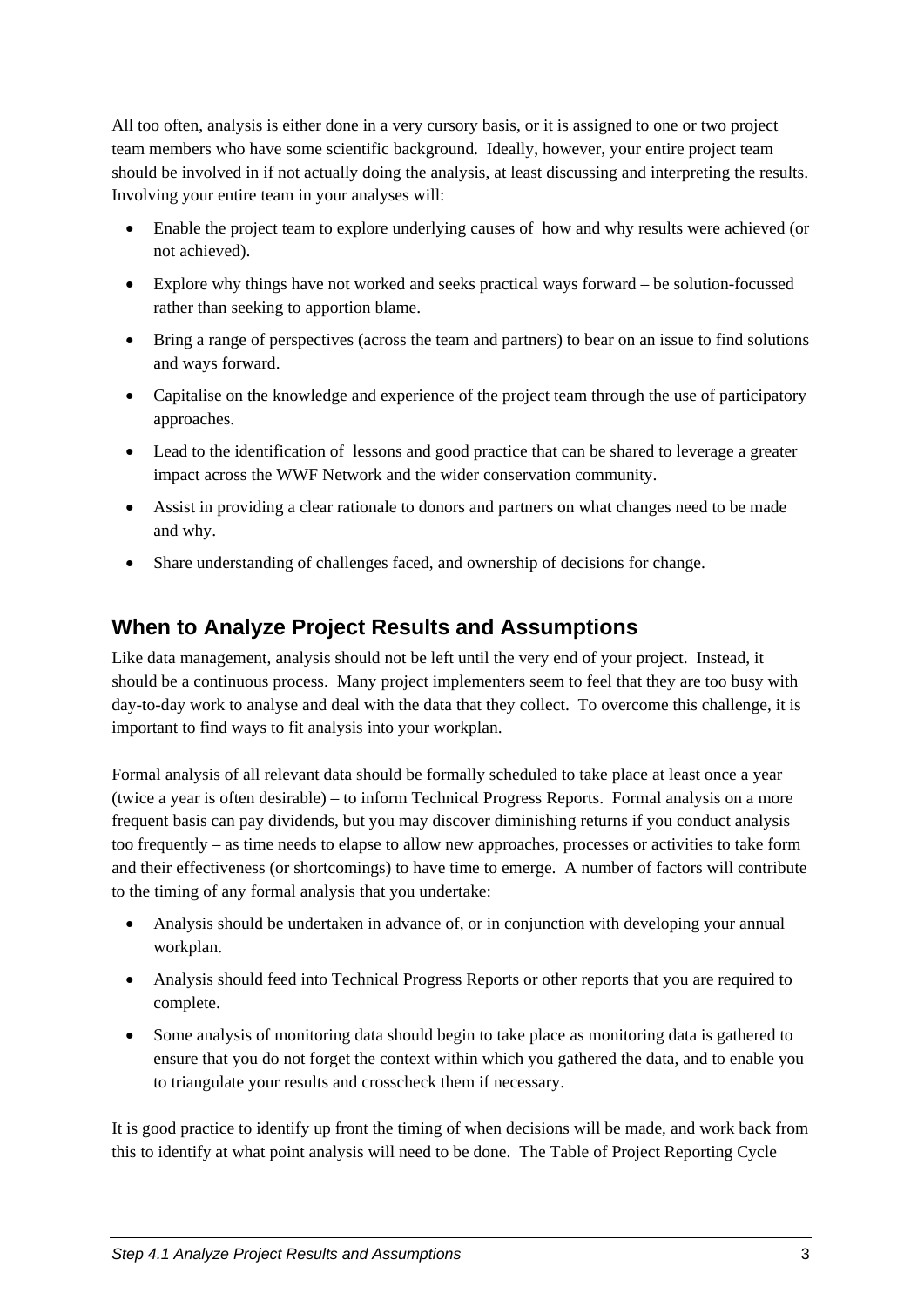<span id="page-5-0"></span>within the Operational Network Standards<sup>[1](#page-5-1)</sup> will provide a useful starting point.

In addition to formal analyses, it is also important to recognise the importance of informal analysis and adaptation that is ongoing during the Implement Step, and not to create a structure that is so tight that there is little room for innovative thinking and practice. Staff on the ground will need to adapt processes on an ongoing basis dependent on real-time experience of what is happening on the ground. This must, however, be incorporated into a more systematic analytical process within the Analyse/Adapt Step to ensure that these decisions are captured and feed into a wider process of analysis and decision-making; and to ensure that ultimately changes are documented so others will understand how and why the project has evolved.

#### **How to Analyze Project Results and Assumptions**

Whatever approach you use, the most important thing is to ensure that the analysis is accurate and relevant, and that it is understood by the people using the findings, and that results are available when they are needed.

#### **1. Develop a rough plan for your analytical work**

This is an extension of your monitoring plan. You should try to quickly determine:

- What questions you want to answer (for example: Did we achieve our objectives? Did our community education strategy work?)
- What data you will use to answer them
- Who will do it
- When they will do it
- Who will use the results

#### **2. Conduct initial descriptive analyses**

Look at the relevant data sets. For quantitative data, look at the maximum and minimum values for any given variable and see if they make sense. Calculate the mean and the standard deviation. If it is appropriate, look at the data in frequency tables or plot them on a graph. For qualitative data, read or look through the data. In either case, discuss the results of the descriptive analyses with members of your team.

#### **3. Refine and improve your data as necessary**

If you find holes or errors in your data, see if you can go back to the original data source and fill or correct them.

#### **4. Test your assumptions**

Go back to your original results chains and to your goals and objectives. Did you reach your desired goals and objectives? For example, did the number of fish increase? Did household incomes

1 <sup>1</sup> Available on Connect at

<span id="page-5-1"></span><https://intranet.panda.org/documents/document.cfm?uFolderID=52860&uDocID=54603>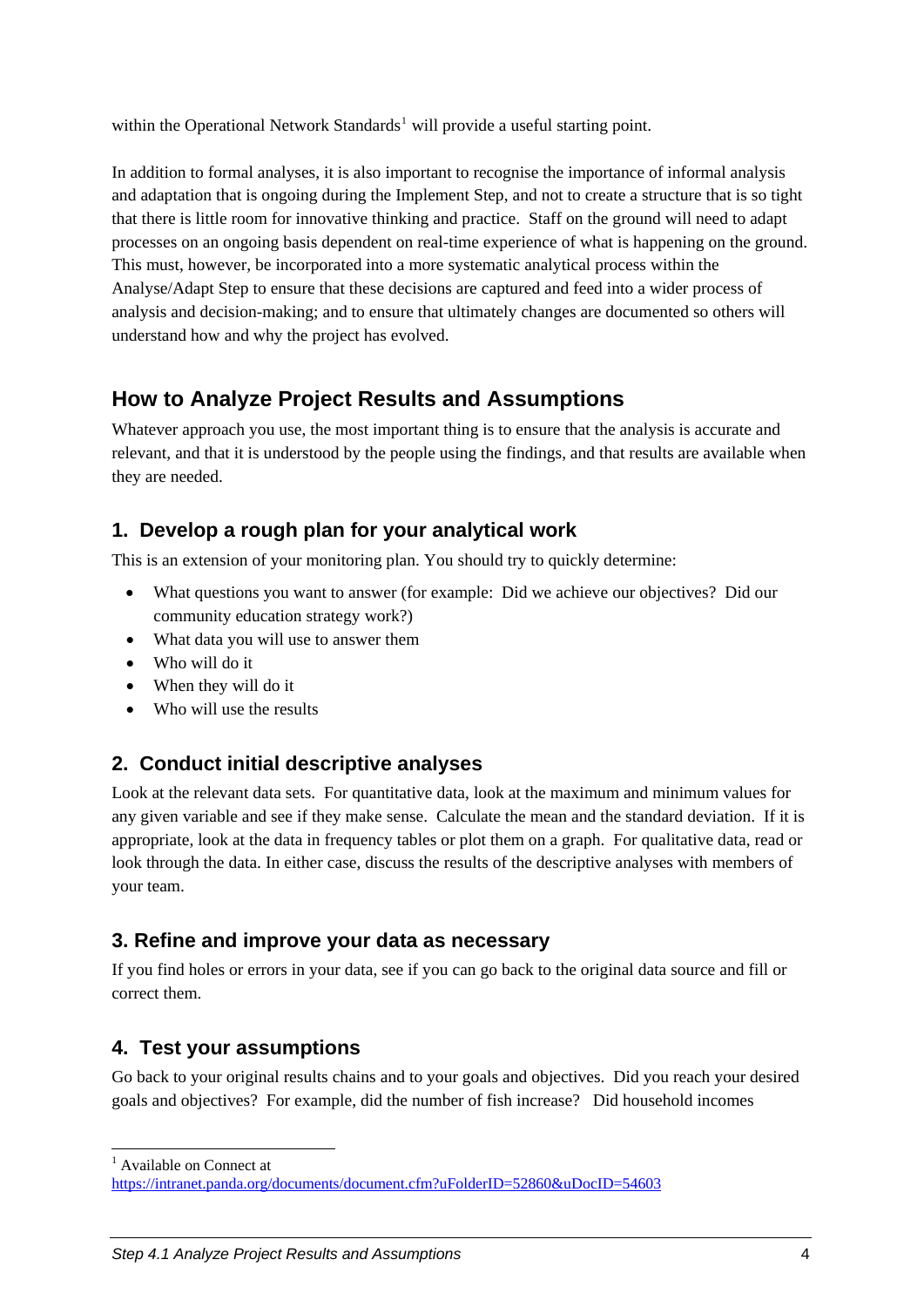<span id="page-6-0"></span>increase by 30%? As discussed above, testing assumptions generally entail making some sort of comparison. For example, your comparisons might be:

- **Comparing your project site to itself over time** For example, decrease in incidences of poaching within a protected area over a three year period, increase in wildlife species, reduced vulnerability of local communities to human/wildlife conflict.
- **Comparing one or more sites to others** –This could be between sites/communities within your project or a comparison between a site within and a site outside a protected area (sometimes referred to as a control group). If you contribute your project data to larger data sets, you can then compare across many projects, thus facilitating learning.
- **Comparing actual work with planned work --** In other words analysing where you are in relation to where you thought you would be. This type of comparison is important to improve your planning ability.

#### **5. Make sense of your results**

Through an analytical process you should not only identify how you are progressing within your project, but also consider why you have achieved these results, and determine what needs to happen next. Reflection on activities and processes complements the analysis of hard data generated through monitoring, enabling teams to look at the "how" and the "why" not just the "what"; the relational along with the material and the processes that accompany outcomes.

These need to be explored by considering the results offered by your analysis of monitoring data in the context of your model, results chains and/or logframe. If you implemented an activity and the desired impact or outcome did not occur, there are at least four possibilities to explain what you saw:

- 1. Your original logic was wrong,
- 2. Your original logic was correct, but you did a bad job of executing the activity,
- 3. Your original logic was correct and you did a good job of executing the activity, but your monitoring is faulty, or
- 4. Your original logic was correct, you did a good job of executing the activity, and your monitoring is fine, but the world changed and a new factor or factors emerged.

Any one of these (or a combination) can have an impact on elements of your project. The process of analysis helps the team to recognise these problems and achieve a greater understanding of what has happened in order to make decisions and/or management recommendations on how and where changes need to be made. Similarly where there have been successes it is important to explore these same areas to pinpoint what were the factors that enabled this success; otherwise the good practice cannot be replicated or shared with other partners and stakeholders.

#### **6. Do other exploratory analyses**

In addition to testing your main assumptions, you might also want to take the opportunity to look at your data and see what other information you might be able to glean from them. Are there any surprising correlations between variables?